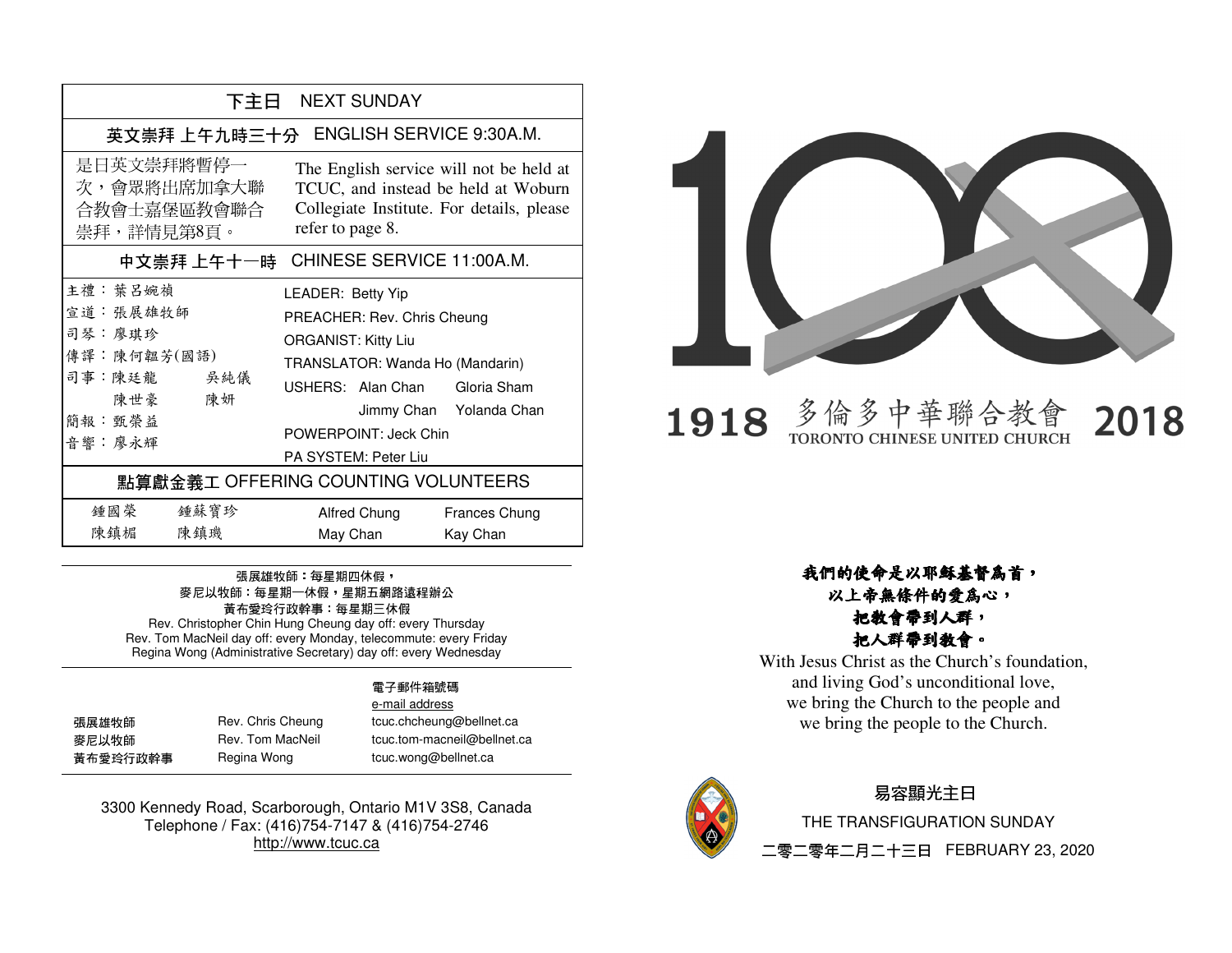### **ENGLISH WORSHIP SERVICE 9:30AM**

### *GATHERING AND PRAISE*

#### *GATHERING MUSIC*

*INVITATION TO WORSHIP David Sparks, Prayers to Share: Year A, 62.* 

The Glory of God is around us; **God is with us in the most testing times.**The Glorious God reveals truth to us; **in Jesus, we have the words that count, and the example to follow.**The Glorious God is to be praised; **we will joyfully bring our prayers, our hymns, and our thanksgivings to God. Let us worship God!**

#### *LIGHTING THE CHRIST CANDLE*

#### *PRAYER OF APPROACH*

**God of Revelation, You who spoke through prophets, apostles, and most definitely through Your Son Jesus Christ: Help us to be aware of Your continued presence in the world, so that we may better serve You and those who most need our work. We ask in the Name of the Holy Spirit, the quiet voice that guides us all. Amen.** 

*SONGS OF PRAISE & FAITH: "Forever" & "Worthy is the Lamb"* 

*PASSING OF THE PEACE We greet one another in Jesus' name saying "the Peace of God be with you".* 

*RESPONSIVE READING: Psalm 99 (VU #819)* 

*OFFERTORY MUSICOffering of our life and work is received during the music.* 

*OFFERTORY PRAYER David Sparks, Prayers to Share: Year A, 63.* 

Beyond our understanding or imagining, You are for us and with us, O God.

**These gifts are a pledge of our loyalty to You.**

Grant us wisdom and common sense as we use all You have entrusted to us; **that Your name may be glorified, and the Way of Jesus carefully followed. Amen.** 

#### *LISTENING TO THE WORD*

*SCRIPTURE READING: Matthew 1:18-25 (The Message) As we recount the life of Jesus with the children during Lent, it only makes sense to begin with the story of His birth. We take time with each part of Jesus' life and wonder where we are in that story.* 

*CHILDREN'S TIME "Faces of Easter I – Jesus' Birth and Growth" Afterwards, the children are invited to continue their worship in room 1, basement* 

*SCRIPTURE READING: Matthew 17:1-9 (NRSV) The Epiphany season concludes with the story of Jesus' transfiguration, where His authority is revealed to His followers. What, exactly, did Jesus reveal? Why should we care about that today?* 

*SERMON: "Revelation of Jesus"* 

*SONG OF FAITH: VU 341 "Fairest Lord Jesus"* 

#### *SENDING OUT TO LIVE THE WORD*

*PRAYERS FOR THE COMMUNITY & LORD'S PRAYER* 

*ANNOUNCEMENTS (see also pp. 6-10)*

*MINUTES FOR MISSION "What Is Camp?"*

*SONG OF PRAISE: "Jesus, You Alone"* 

*COMMISSIONING & BLESSING David Sparks, Prayers to Share: Year A, 42.*Rejoice that your God is Holy and inspiring!

**We have worshipped the Creator and Sustainer of all that lives and moves.**Bring glory to the champion of the powerless, the Eternally Merciful One! **God has worked through the life of Jesus, and the compassion of some unspectacular saints.**

Go from the church to serve God in your own time and situation! **We will serve faithfully in our own place, and with our church friends. We will serve the suffering whose need is plain, but whose names we will never know. Amen.** 

#### *AMENAfter the sung "Amen" we take a few moments of quiet*

*We thank everyone who shared their ministries in worship today* 

LEADER: Jessica Hions PREACHER: Rev'd Tom MacNeil MUSICIANS: The Talking Donkeys READER: Samuel Yoon USHER: Simon Fung HOSTS: Tyson & Elaine Wong family SUNDAY SCHOOL: JoAnn Hum / Maria Wong AV/SANCTUARY: Matthew Lum/Ming Yoon, Kin Chan, Simon Fung/Chauncey Hui POWERPOINT PREPARATION: Matthew Lum/Esther Au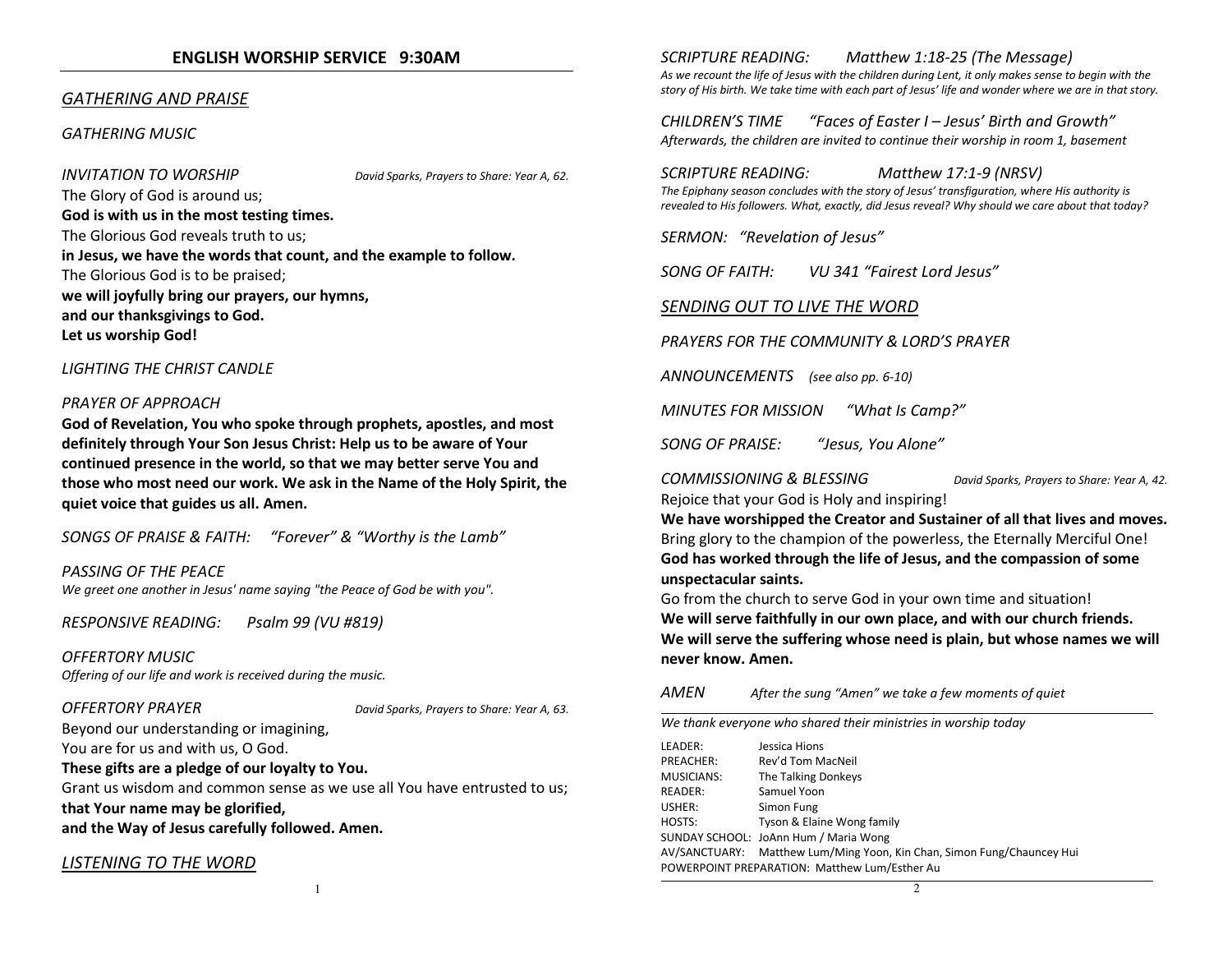## 上午十一時中文崇拜程序 CHINESE WORSHIP SERVICE

|                                |                                                                    | 請經                                              |
|--------------------------------|--------------------------------------------------------------------|-------------------------------------------------|
| 主禮:蕭仁瀚                         | Leader: Alfred Siu                                                 | 彼得後書1: 16-21 (新約第341頁)                          |
| 宣道: 張展雄牧師<br>司琴:黄布愛玲           | Preacher: Rev. Chris Cheung                                        | 唱詩第374首                                         |
|                                | Organist: Regina Wong                                              |                                                 |
| 傳譯:張修斌(國語)                     | Translator: Bin Zhang (Mandarin)                                   | 「求作遠象歌」                                         |
| 司事: 曾約翰<br>劉黃寶娟<br>林永豐<br>林蔡佩儀 | Ushers: John Tsang<br>Wendy Lau<br>Alfred Lam<br><b>Bonnie Lam</b> | 宣道                                              |
| 簡報:譚穎嫺<br>陳鎮璣                  | Power Point: Wing Haan Tam<br>Kay Chan                             | 「親眼看見主的榮光」                                      |
| 音響:廖永輝                         | PA System: Peter Liu                                               | 榮耀頌                                             |
| 電琴序樂                           | <b>ORGAN PRELUDE</b>                                               | (歌詞在聖詩封底內頁)                                     |
| 唱詩第49首                         | <b>OPENING HYMN #49</b>                                            | 會務報告                                            |
| 「同頌主名歌」                        | "Christ Is the King"                                               | 奉獻                                              |
| 宣召                             | <b>CALL TO WORSHIP</b>                                             | (歡迎同道使用插在長椅內的捐封<br>也供忘記攜帶捐封者。)                  |
| 著往(第625首)                      | INTROIT (#625)                                                     |                                                 |
| 同唱「主在聖殿中」                      | "The Lord Is in His Holy Temple"                                   | 獻禮文(第644首)                                      |
| 牧師領禱                           | PASTORAL PRAYER BY MINISTER                                        | 「萬物都是從主而來」                                      |
| 主禱文(第649首)                     | THE LORD'S PRAYER (#649)                                           | 祝福                                              |
| 同唱「我們在天上的父」                    | "Our Father "                                                      | 三一頌                                             |
|                                |                                                                    | (歌詞在聖詩封底內頁)                                     |
| 詩班歌頌                           | <b>CHOIR ANTHEM</b>                                                |                                                 |
| 「讚美天上君王歌」(普天頌讚第23首)            | "Praise, My Soul, The King of Heaven"<br>(by John Goss)            | 唱詩第315首<br>「主民奮起歌」                              |
| 指揮 葉賜光                         | Conductor: Kenneth Yip                                             |                                                 |
| 伴奏 黃淑薇,黃布愛玲                    | Accompanist: Grace Wong, Regina Wong                               | 電琴殿樂                                            |
| 問安                             | PASSING OF THE PEACE                                               | 後座有即時傳譯設備,譯為國詣<br>Simultaneous translation into |
| 啟應文                            | <b>RESPONSIVE READING</b>                                          | headphones or Simplified Chines                 |
| 詩篇99:1-9 (舊約第731頁)             | Psalm 99: 1-9 (NEB p. 697)                                         |                                                 |
|                                |                                                                    |                                                 |

| 彼得後書1: 16-21 (新約第341頁)          | 2 Peter 1: 16-21 (NEB p. 302)                                                                                          |
|---------------------------------|------------------------------------------------------------------------------------------------------------------------|
| 唱詩第374首                         | <b>HYMN #374</b>                                                                                                       |
| 「求作遠象歌」                         | "Be Thou My Vision"                                                                                                    |
| 宣道                              | <b>SERMON</b>                                                                                                          |
| 「親眼看見主的榮光」                      | "Seeing the Glory of the Lord"                                                                                         |
| 榮耀頌                             | <b>GLORIA PATRI</b>                                                                                                    |
| (歌詞在聖詩封底內頁)                     | (Hymn book inside back cover)                                                                                          |
| 會務報告                            | <b>PARISH CONCERNS</b>                                                                                                 |
| 奉獻                              | <b>THE OFFERING</b>                                                                                                    |
| (歡迎同道使用插在長椅內的捐封,<br>也供忘記攜帶捐封者。) | (Donation envelopes are available in the pews for<br>Visitors or those who forgot to bring their own<br>assigned one.) |
| <b>默禮文</b> (第644首)              | <b>OFFERTORY PRAYER (#644)</b>                                                                                         |
| 「萬物都是從主而來」                      | "All Things Come of Thee"                                                                                              |
| 沉福                              | <b>BENEDICTION</b>                                                                                                     |
| 三一頌                             | <b>DOXOLOGY</b>                                                                                                        |
| (歌詞在聖詩封底內頁)                     | (Hymn book inside back cover)                                                                                          |
| 昌詩第315首                         | <b>RECESSIONAL HYMN #315</b>                                                                                           |
| 「主民奮起歌」                         | "Rise Up, I Men of God"                                                                                                |
| 電琴殿樂                            | <b>ORGAN POSTLUDE</b>                                                                                                  |
|                                 |                                                                                                                        |

SCRIPTURE READING

後座有即時傳譯設備,譯為國語(撥M字)。如需聽筒或簡體字聖經請向司事長索取。<br>Simultaneous translation into Mandarin (switch to M) is available. Please obtain<br>headphones or Simplified Chinese Character Bible from the Chief Usher.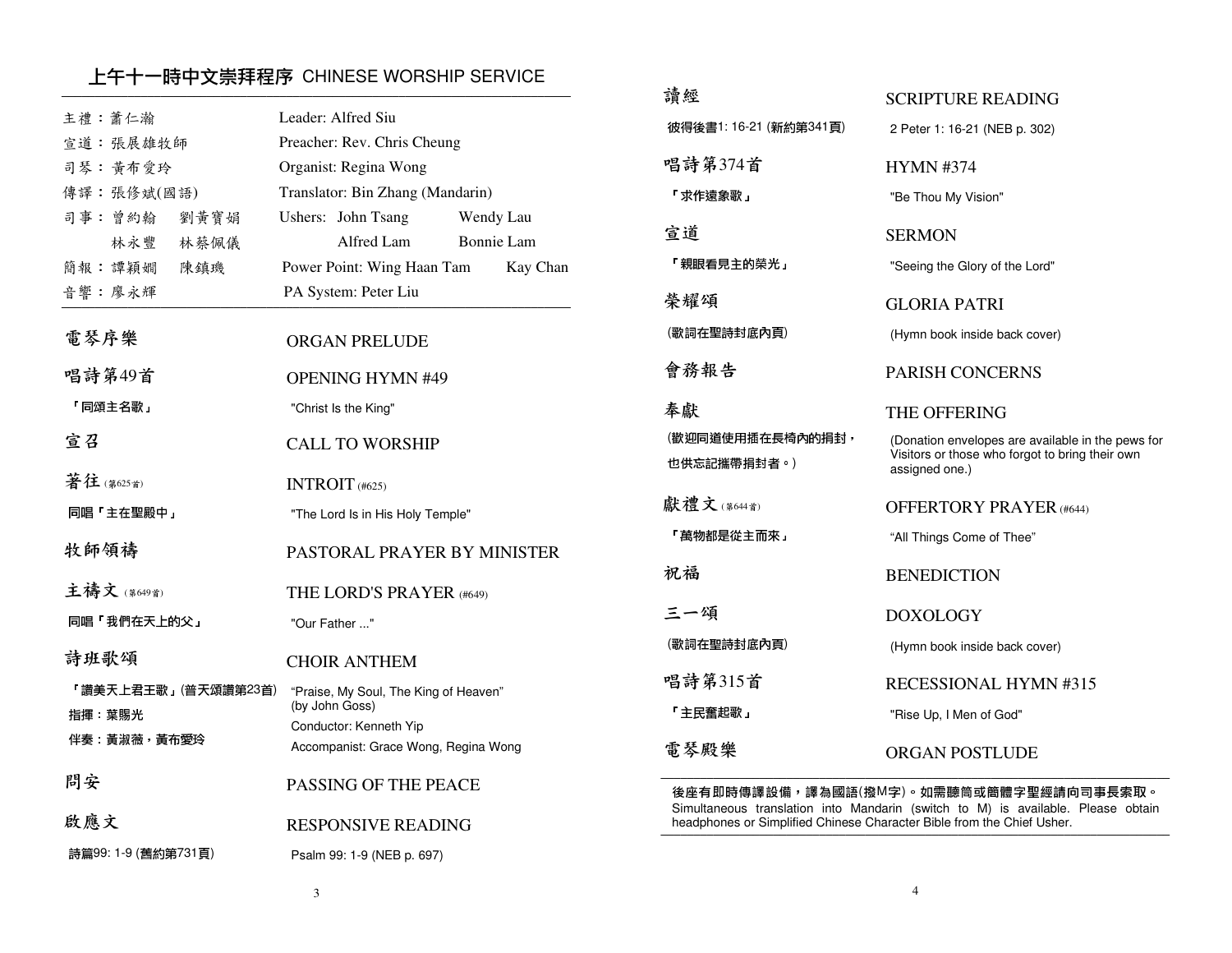# 本主日獻花 DONATIONS FOR SUNDAY FLOWERS:

何澤芳記念二哥何棣章、二嫂唐鵾書

岑曾月桂記念黃燮坤弟兄

# 本主日獻刊 DONATIONS FOR SUNDAY BULLETIN:

何澤芳記念二哥何棣章、二嫂唐鵾書

# <u>歡迎 WELCOME</u>:<br>◆ 加食大理日進入タ

❖ 加拿大現已進入冬天流感季節,而且現時新型冠狀病毒散播凌厲, 從今天起兄姊互祝平安時,請用點頭,可免握手。

 As Canada has entered flu season, and Coronavirus is spreading swiftly in China, even reaching foreign countries, such as USA, we therefore ask worshipers to pass peace with words and dipping head, avoiding direct hand contact.

 英文崇拜後在懷熙中心有茶聚,歡迎各位參加。❖

 After the 9:30am service, please join us for fellowship and refreshments in the T.H. Chan Memorial Hall.

◆ 弟兄姊妹如有個人或對教會關懷事項,張展雄牧師和麥尼以牧師歡迎  $\mathbf{r}^{\star}_{\mathbf{r}^{\star}}$ 你們於他辦公時間到教會面談,請先用電話預約。若有代禱的需要, 請將代禱事項發送電郵或致電聯絡他(見週刊背頁)。

 If you have personal concerns or concerns about the church, Rev. Cheung and Rev. MacNeil welcome you to visit during office hours for private conversation. Please call in advance to set up date and time. Also, if you need prayer, please email them the prayer item or contact by phone (contact information on the back of the bulletin).

| 本调經常活動 ACTIVITIES THIS WEEK |                                              |  |
|-----------------------------|----------------------------------------------|--|
| 今日下午12:15                   | 英文崇拜歌頌小組在正堂練習                                |  |
| Today 12:15pm               | Talking Donkeys' rehearsal in the Sanctuary. |  |
| 今日下午1:30                    | 教會詩班在正堂練習                                    |  |
| Today 1:30pm                | Church Choir rehearsal in the Sanctuary.     |  |
| 今日下午2:15                    | 團契健康排舞在運動場進行                                 |  |
| Today 2:15pm                | Fellowship Line Dance in the gym.            |  |
| 星期三晚上8:00                   | 羽毛球活動在運動場進行                                  |  |
| Wednesday 8:00pm            | Badminton in the gym.                        |  |
| 星期五晚上8:00                   | 地板曲棍球活動在運動場進行                                |  |
| Friday 8:00pm               | Floor Hockey in the gym.                     |  |

# <mark>代禱事項 PRAYER CONCERNS</mark>:<br>1 我們對以下的信仰註群的牧*老*和教

- 1. 我們為以下的信仰社群的牧者和教會祈禱:埃托比科克的 聖詹姆斯聯合教會、多倫多費爾勞恩大道聯合教會和斯卡伯勒的諾克斯愛靜閣聯合教會。願上帝繼續保佑他們。 We pray for the communities of faith at St. James United Church in Etobicoke, Fairlawn Avenue United Church in Toronto, and Knox-Agincourt United Church in Scarborough. May God continue to bless their ministries.
- 2. 我們繼續為新型冠狀病毒在中國爆發受影響者祈禱。求主 憐憫醫治世界各地的病患者,賜智慧給管治團隊控制病毒擴散。

 We pray for those affected by the viral outbreak in China. May God offer healing to the sick, and wisdom to those trying to prevent the spread of the virus.

 3. 我們為持續勞資糾紛受影響的學生、家長和教師們祈禱。求上帝幫助使勞資雙方找到一個方案,為我們的孩子提供 最好的未來。

 We pray for the students, parents, and teachers affected by the ongoing labour disputes. May God help both sides to find a resolution that provides the best future for our children.

# 會務消息 **CHURCH NEWS**:

# **1.** 年青成人茶會 **Young Adult Tea Party**

年青成人茶會將於今日上午11時舉行,由麥尼以牧師主持, 將繼續探討《The Word Made Flesh》第四章之「耶穌24/7」。

 The next meeting of the Young Adult Tea Party today at 11:00 AM. We will continue to look at Jesus 24/7, "The Word made flesh".

# **2.** 外展事工 **Sandwich Run**

上主日我們在市中心派發了 30 份午餐給有需要人士。下<br>安廷軌略於 2 日 22 日苦立崇拜後進行。請預*四*時門參加 次活動將於 <sup>3</sup> 月 22 日英文崇拜後進行。請預留時間參加這有義意的外展事工。

 Despite the small turnout, our Sandwich Run team was able to distribute 30 lunches to people in need in the downtown core. Our next sandwich run will be March 22<sup>nd</sup>, after the EM service. Please consider attending and helping with this vital ministry.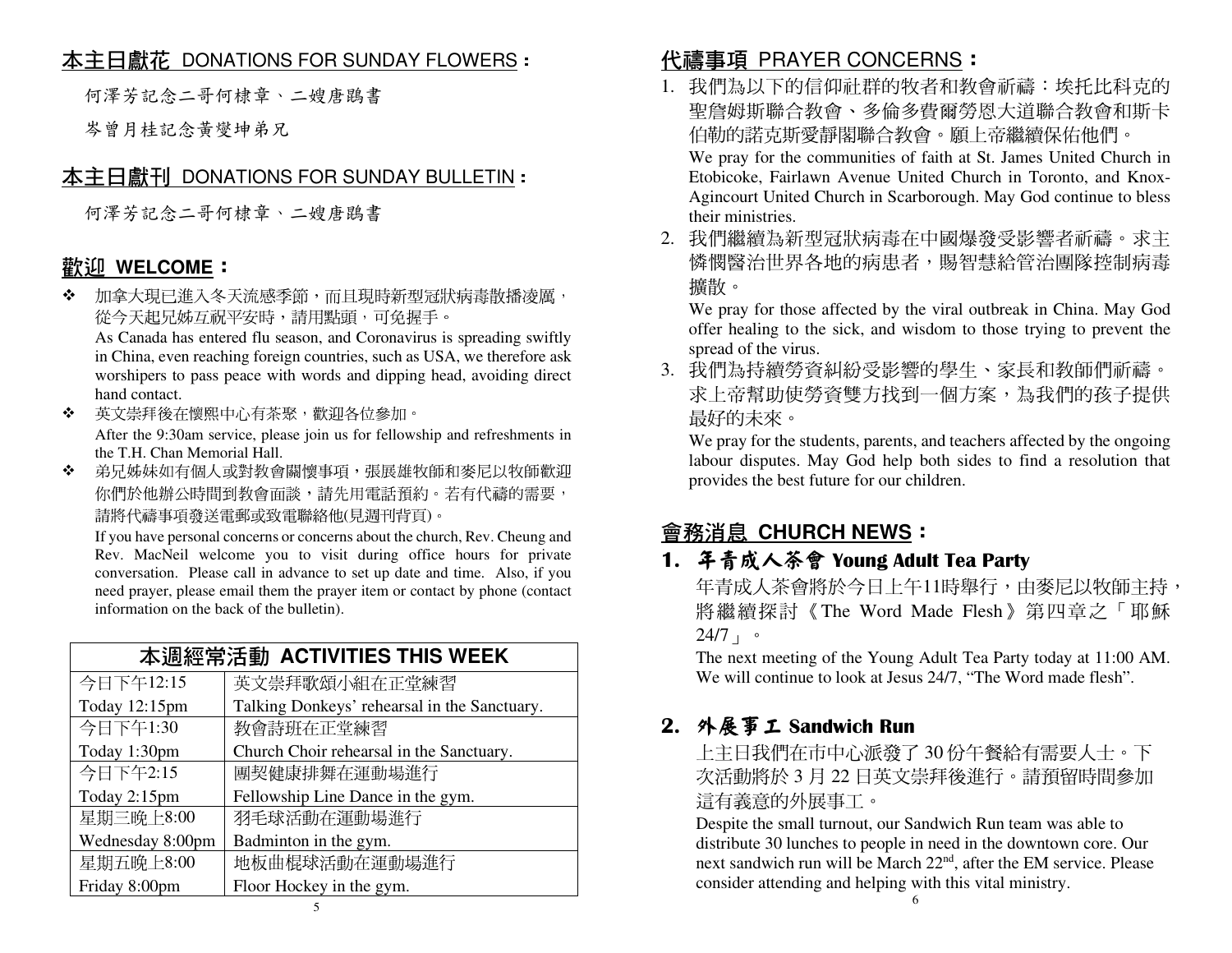**3.** 緊急救援呼籲 **Support for United Church Response to Coronavirus Outbreak in China oronavirus Outbreak in China China** 

新型冠狀病毒在中國和全球蔓延,加拿大聯合教會關注所 有受影響的人。為中國日益關注的緊急情況作出回應,捐 助了八千加元支援在中國服務夥伴"愛德基金會",以購買 緊急醫療用品(醫用口罩、護目鏡和長袍)供武漢醫療急 救人員和社區使用。更多消息請瀏覽加拿大聯合教會網站 https://www.united-church.ca/news/coronavirus-update-unitedchurch-response.

本堂深感要響應,現懇請各弟兄姊妹伸出援手,慷慨解囊, 捐獻不論多少,都歸入你全年的奉獻內。請在捐封上註明 Coranavirus response。本堂彙集捐款後,全數寄交總會傳道及服務基金指定作為新型冠狀病毒救援之用。

 The United Church of Canada is concerned for all those affected by the outbreak of the coronavirus spreading in China and globally and has contributed \$8,000 toward the growing ecumenical response to the emergency in China. These funds will support Mission & Service partner Amity Foundation of China who has requested emergency medical supplies (medical masks, goggles, and gowns) for use by medical first responders and communities in Wuhan. More information is available here at https://www.unitedchurch.ca/news/coronavirus-update-united-church-response.

 If you would like to support this mission, please donate to the Mission and Service Fund and earmark "Coranavirus response". Funds collected will be sent to the General Council office who will bundle donations to be sent directly to Amity in China.

# **4.** 聖餐主日 **Communion Sunday**

下主日是聖餐主日,請弟兄姊妹預備心靈領受餅及杯,並攜帶各種不易腐爛的食物捐給本市食物銀行,藉此實現邀 請貧窮的人與我們一同在聖桌前分享上帝的恩賜。

 Next Sunday is Holy Communion Service, please prepare yourself to receive the Bread and Wine. You are invited to bring a non-perishable food item for contribution to our local food bank. With this small gesture we hope to remind ourselves that it is especially the poor and vulnerable who are invited to be fed at the table of the Lord and our sharing is one way of making that a reality.

# **5.** 捐款收據 **Donation Tax Receipts**

2019年度捐款正式收據今主日開始派發,請弟兄姊妹根據您的 捐封號碼及姓名在友誼廳向捐款登記員戴永楷領取。該捐款收據可作為報稅時減稅之憑證,如有任何詢問請與他接洽。

 Official receipts for 2019 donations are ready for pick up from the donation recorder Robert Tai in the Fellowship Lounge after the worship services. These receipts can be used for tax-deduction purposes. If you have any questions, please approach Robert.

# **6.** 士嘉堡區教會聯合崇拜 **Scarborough Churches Joint Service**

 加拿大聯合教會士嘉堡區屬下的教會將於3月1日大齋節第一個 主日上午10:30在Woburn Collegiate Institute書院(2222 Ellesmere Road)舉行聯合崇拜。是日本堂之英文崇拜將暫停一次,會眾將 出席該聚會。加拿大聯合教會的議長Richard Bott牧師擔任宣道。 歡迎各界人士參加。如你使用多倫多中華聯合教會的捐封作奉 獻,捐款將歸給本堂。若以不記名方式,捐獻便歸入Malvern Emmanuel United Church 作教會重建之用。

 On Sunday, March 1st, United Church congregations in Scarborough will be holding a joint worship service with communion to celebrate the beginning of Lent. The English service will not be held at TCUC, and instead be held at Woburn Collegiate Institute (2222 Ellesmere Rd), starting at 10:30AM. The moderator of the United Church, the Right Rev'd Richard Bott, will be preaching. All are welcome to attend. Any offerings made in TCUC envelopes will be forwarded to us and counted towards our local offering. There will be a freewill, loose change offering for our brothers and sisters at Malvern Emmanuel UC who have recently lost their building due to redevelopment.

# **7.** 《靈命日糧》**"Our Daily Bread"**

 2020年3月至5月《靈命日糧》家庭及個人靈修材料之中、 英文書籍已放在友誼廳供弟兄姊妹索取。讓我們每天一起閱讀上帝的話語。

 Copies of "Our Daily Bread – For Personal and Family Devotions" March to May 2020 are ready for you to pick up in the Fellowship Lounge. Let us spend time each day studying God's Word together.